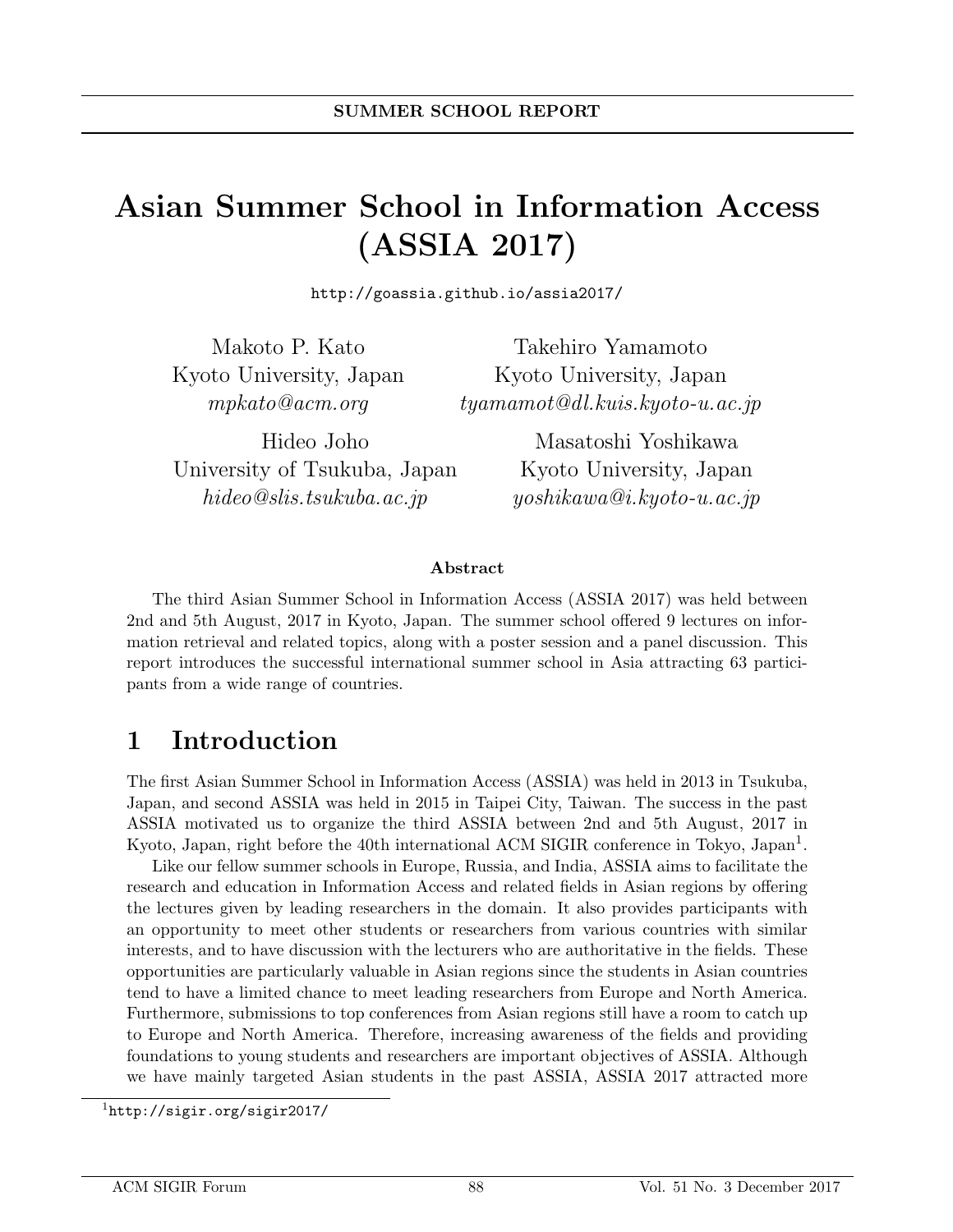

Figure 1: Group photo of ASSIA 2017 (Day 3).

participants from various countries even outside of Asia since it was held a few days before SIGIR 2017.

A total of 63 people registered to the summer school (52 participants, 7 lecturers, and 4 organizers). Among the participants, 39 are students, 4 are researchers from industry, and 9 are university faculties. The majority of the participants came from Japan (18) and China (16), but there were also participants from a wide variety of countries such as Australia, India, Indonesia, Korea, Thailand, and USA. Figure 1 is a group photo of ASSIA 2017 taken in the front of the summer school venue, Kyoto University Clock Tower.

## 2 Summer School Program

The ASSIA 2017 program consisted of 9 lectures, a poster session, and a panel on paper writing. In the following subsections, we describe each of the sessions.

#### 2.1 Lectures

A total of 9 lectures were offered in ASSIA 2017. The organizers first selected four major topics in information access and allocated three hours for each, namely, Offline Evaluation in Information Retrieval, User Modeling for Information Retrieval, Social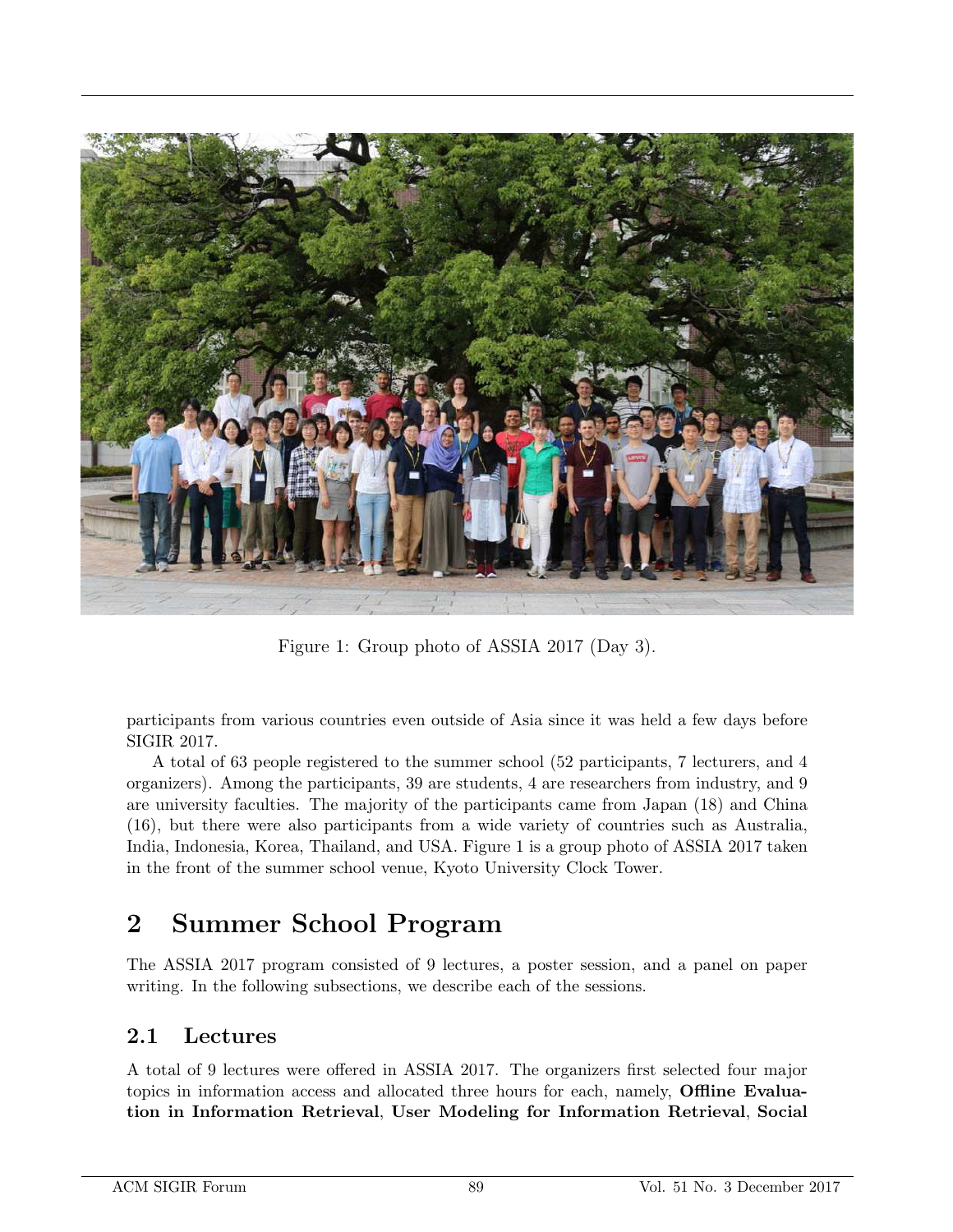Media Analysis for Information Retrieval, and Machine Learning for Information Retrieval, based on our interests and estimated interests of summer school participants. We also listed up recent trends of information access in a similar way to the major topics, and allocated one or two hours for each, namely, Social and Collaborative Search, Multimedia Information Retrieval, Crowdsourcing for Information Retrieval, and **Online Evaluation in Information Retrieval.** Below, we describe a brief summary of each lecture in the order of the program.

#### Introduction to Information Retrieval

#### — Mark Sanderson (Royal Melbourne Institute of Technology)

The first lecture of ASSIA 2017 introduced the overview and basic techniques of information retrieval (IR). The lecture was started with a focus on the problem of matching underspecified requests with documents, and then explained basic techniques such as term frequency, inverse document frequency, stemming, and PageRank, as tools for addressing the underspecification problem in IR. This lecture also presented the usage of query logs in IR for identifying relevant documents or generating query suggestions.

### Offline Evaluation in Information Retrieval

#### — Charles L. A. Clarke (Facebook)

This lecture introduced the way of evaluating information access systems in an offline manner. Cranfield paradigm was first explained with TREC as an example of its implementation. The lecture then introduced basic evaluation measures such as average precision, normalized discounted cumulative gain (nDCG), and expected reciprocal rank (ERR), by interpreting them as probabilistic models of user behaviors on search engine result pages. Novelty and diversity were also covered by this lecture, in which the intent aware measures and  $\alpha$ -nDCG were introduced as diversity-aware evaluation measures. The last half of the lecture focused more on the development of evaluation measures by means of search user modeling. Timebiased gain was used to explain the procedure of designing evaluation measures based on user behavior data. The last topic of this lecture was introduction to an advanced topic, session-based evaluation, in the context of TREC Tasks tracks.

#### User Modeling for Information Retrieval — Yiqun Liu (Tsinghua University)

This lecture introduced user modeling for IR on three type of search results: homogeneous search results, heterogeneous search results, and image search results. The lecture first showed several kinds of statistics on search queries such as length and topic distributions, and then explained recent studies on the search result examination behavior by highlighting some complex patterns captured by eye-tacking devices. Furthermore, recent advances in click models were also described. The lecture also covered user behaviors on heterogeneous search results including images, videos, and news articles. The lecturer introduced his recent studies on effects of heterogeneous search results on the examination behavior and relevance judgments. Image search was another environment presented in this lecture, in which some image-specific intents were proposed and user behaviors on image search result layout with a preview function were examined.

Social and Collaborative Search — Chirag Shah (Rutgers University)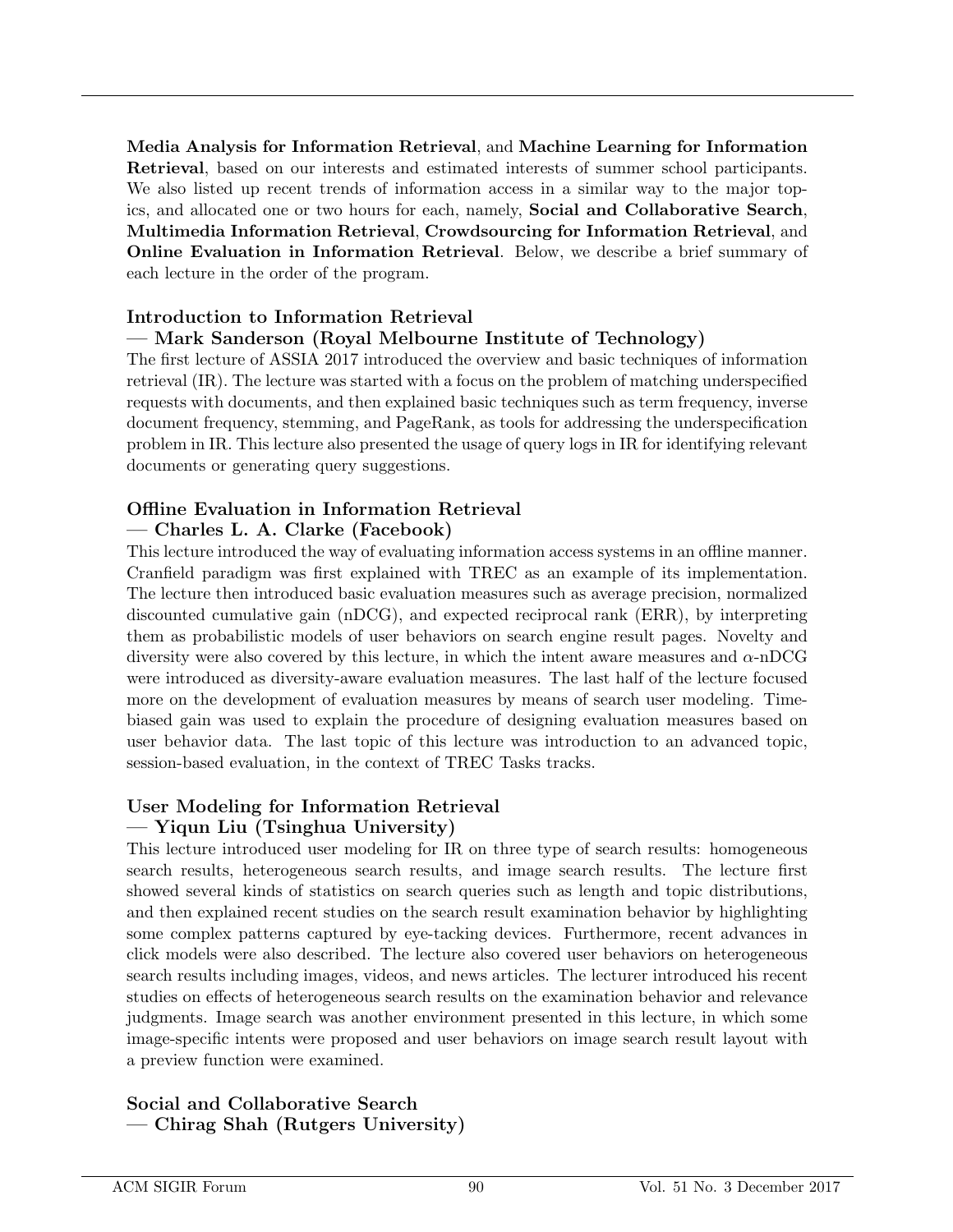This lecture began with a quiz on DARPA Red Balloon Challenge, which helped participants understand the importance of collaboration and social connections for search. The lecturer first gave us the idea of social and collaborative search by using different kinds of dimensions such as the number of collaborators, strength of social ties, and level of collaborations. In the topic of collaborative search, search systems designed for collaboration were introduced, and algorithmic mediation methods were explained in details. In the topic of social search, some examples of questions posted in social network services, and categorization of online Q&A were presented. This lecture also discussed the evaluation methodology for collective outcomes in collaborative and social search.

#### Multimedia Information Retrieval — Gareth Jones (Dublin City University)

This lecture mainly focused on keyword search over multimedia contents such as images, audio clips, and videos, and explained some challenges unique in multimedia IR settings. The first half of this lecture addresses the problem of spoken content retrieval by emphasizing its difficulty due to acoustic ambiguity, and used TREC spoken document retrieval and CLEF cross-language speech retrieval as examples. The last half introduced image and video content retrieval, where the lecturer focused on the difficulty of high-level understanding of images and ambiguity of units in video clips.

#### Social Media Analysis for Information Retrieval

#### — Ee-Peng Lim (Singapore Management University)

The lecture first introduced interesting characteristics of social networks as well as a real application of social media data to a traffic information service in Singapore, and then explained the details of user profiling and biases in social media. Modeling social networks by graphs, the lecturers gave us some characteristics or phenomena of social networks such as preferential attachment process, small-world-ness, and homophily. As one of the important components in social media analysis, profiling of social media users was extensively described in the lecture. User profiles targeted in the lecture included demographic attributes, personality values, and home locations. This lecture also paid attention to negative aspects of social media analysis, e.g. population, content production, and linking biases. To deal with these biases, the lecturer talked about techniques to filter out bots in social networks, and in-depth analysis on selective self disclosure of social media users.

#### Crowdsourcing for Information Retrieval — Gareth Jones (Dublin City University)

This lecture provided basics of crowdsourcing and the reason why it is useful in information access research. The lecturer first gave us the concept of crowdsourcing and advantages, and talked about disadvantages such as a population bias and difficulty of controlling the quality of task outcomes. The lecturer then introduced the reputation mechanism of crowdsourcing services and some techniques to detect spams (e.g. honey pots). A detailed use case in MediaEval Rich Speech Retrieval was introduced as an example of applications of crowdsourcing to information access evaluation.

#### Online Evaluation in Information Retrieval

— Charles L. A. Clarke (Facebook)

Topics of this lecture included logging, click interpretation, and A/B testing for information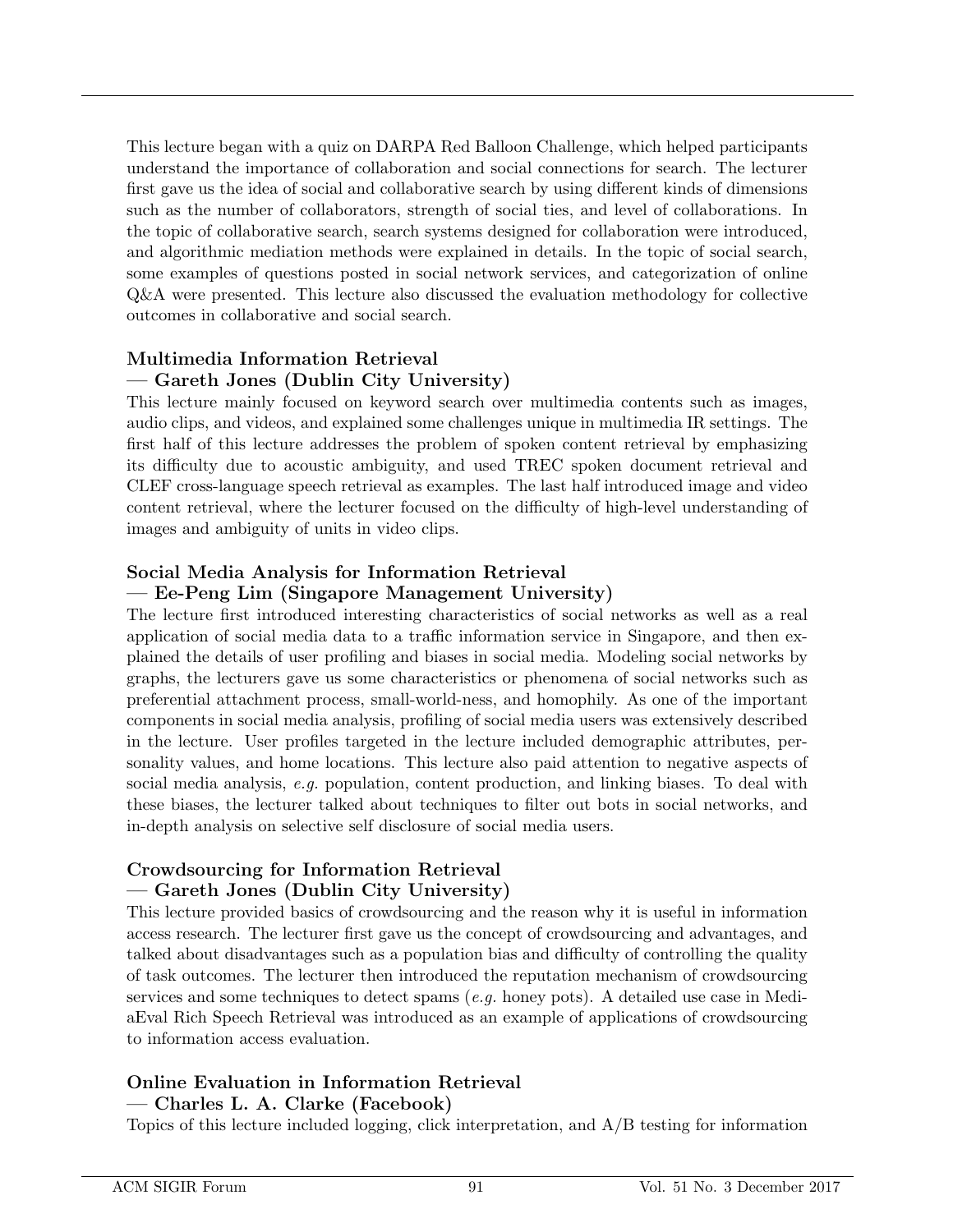access evaluation. The lecturer first put great emphasis on logging of user actions, as it is the foundation of online evaluation, and then explained how to interpret clicks by focusing on the effect of the position bias. The lecture also contained practical suggestions on the design of A/B testing including partition of users in different scenarios, difficulty of interpreting A/B testing results, and choice of evaluation metrics in A/B testing, by referring to a SIGIR 2016 industry paper from Bing.

#### Machine Learning for Information Retrieval — Hang Li (Noahs Ark Lab, Huawei Technologies)

The last lecture of ASSIA 2017 was on applications of machine learning approaches to IR, and consisted of three parts, learning to rank, learning to match, and deep learning for IR. First, the progress of learning to rank models was explained (i.e. from point-wise to list-wise), and details of learning to rank models such as Ranking SVM and AdaRank were briefly introduced. Second, the problem of matching between heterogeneous data was introduced, and addressed by transformation of two different feature spaces into the space where two different kinds of data were comparable. Third, applications of neural networks to IR were explained with basic components of neural networks such as word embedding, recurrent neural networks, and convolutional neural networks. Finally, the lecturer introduced various question answering methods based on neural networks utilizing relational databases and knowledge bases.

#### 2.2 Posters

On the first day of ASSIA 2017, 23 participants presented their posters, some of which were *previews* of their SIGIR 2017 presentations. There was extended discussion among participants, which lasted for one and half hours. The presented topics were diverse and included mobile search, conversational search, social media analysis, IR evaluation, search behavior analysis, etc.

### 2.3 Panel on Paper Writing

Panelists of the panel on paper writing were Mark Sanderson, Charles L. A. Clarke, Yiqun Liu, Chirag Shah, Gareth Jones, and Ee-Peng Lim<sup>2</sup> . The ASSIA 2017 organizers prepared some questions and also asked participants to post questions via an online form or on site. Questions discussed in the panel were

- How do you usually find motivation or ideas of research?
- What is the basic strategy to come up with solutions to a given problem?
- I got comments that my writing is not clear and not easy to read. What should I do?
- How do you sell your idea well?
- Is it true that some reviewers decide to accept/reject based on partial reading?
- How can we plan/predict what will happen during research (for engineering oriented work)?
- Do you have any concerns about arXiv.org?

<sup>2</sup>Unfortunately, Hang Li could not participate due to his schedule constraint.